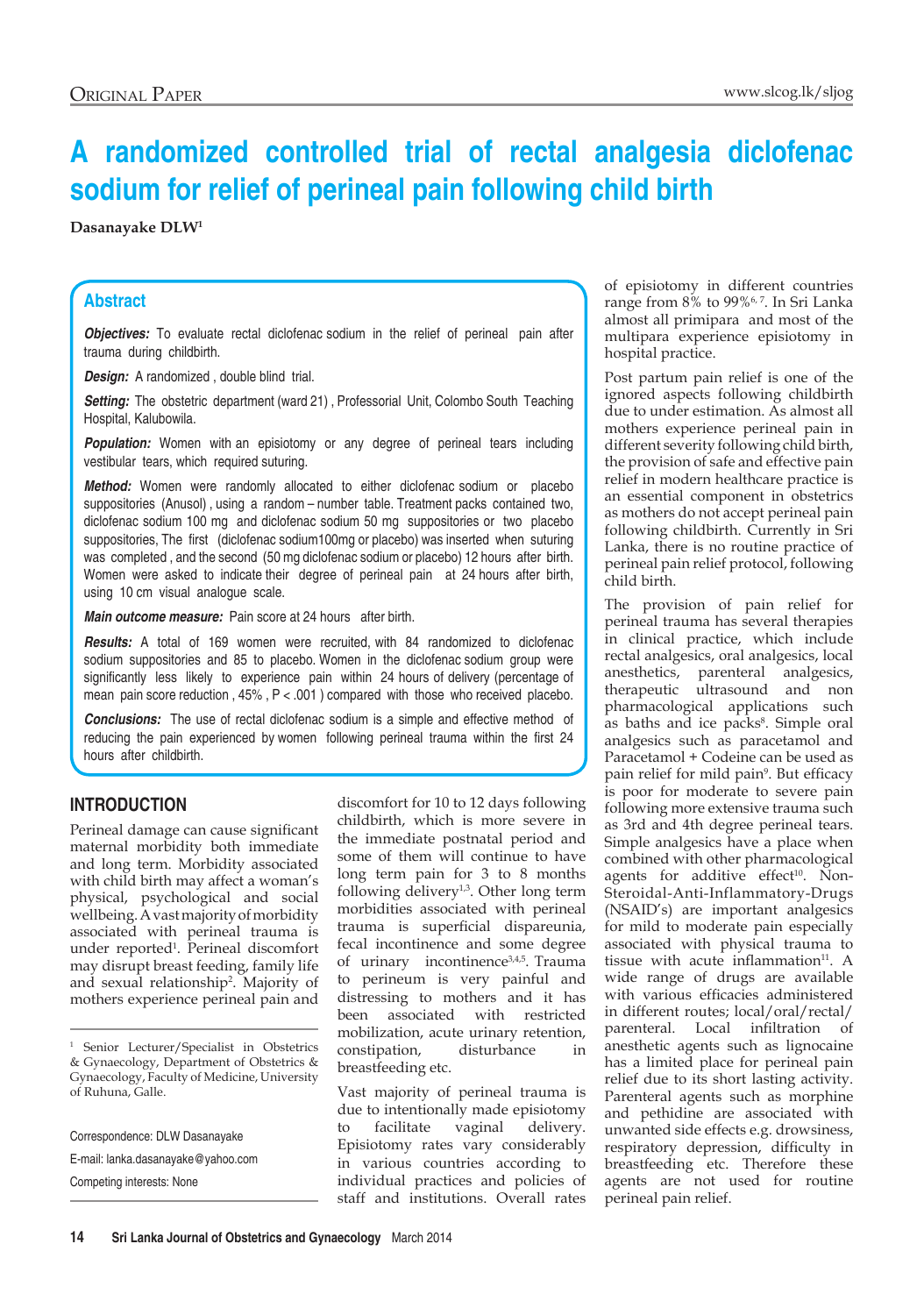In general medical care, the rectal route of analgesics administration has been favoured with good compliance when oral preparations cause gastric irritation, nausea and vomiting $12$ . As the rectal mucosa have a rich vascular, and lymph supply, absorption of drugs is fast and analgesic effect occurs in a shorter period than oral route. Compared to oral administration of drugs, first pass metabolism is avoided in rectal administration<sup>11</sup>.

Rectal diclofenac sodium is an effective, cheep, widely available and safe analgesic agent for pain relief. Studies assessing the efficacy of rectal analgesics in post-operative pain relief have indicated significant reduction of pain experianced<sup>12</sup>, and reduced requirement of additional analgesia13,14, although evidence of efficacy and safety of rectal analgesics in perineal pain relief is lacking<sup>15</sup>. The aim of this study was to evaluate rectal diclofenac sodium in relief of perineal pain after trauma during childbirth.

#### **Method**

A randomized, double blind controlled trial was carried out in the Obstetrics department, Professorial Unit, Colombo South Teaching Hospital (CSTH), Kalubowila, from 1st of October 2005 to 1st of February 2006. Ethical approval was obtained from Ethics and Research Committee of CSTH.

The minimum sample size calculation was based on previous research carried out by Corkhill et al<sup>16</sup>, which showed a mean pain score of 43.5 (SD 21.8) using 101 points numerical rating scale for perineal pain, with rectal analgesia, to detect a clinically significant reduction in pain score from 43.5 to 32.6 in visual analogue scale). It is necessary to recruit 168 subjects to trial (5% level of significance with 90% power).

Study information was provided to potentially eligible women with the period of gestation greater than 37 weeks admitted to the unit for vaginal delivery after obtaining their informed consent. Eligible women were randomly allocated following delivery to either diclofenac sodium group or placebo suppository group using random number table. The randomisation schedules were prepared by a researcher not involved in patient care using random number table. Perineal repair or episiotomy suturing were done by senior registrar or registrar or house officer using polyglycolic acid (vicryl) by subcuticular suturing technique. Treatment pack contained 100mg and 50mg diclofenac sodium, and placebo (Anusol suppositories, which is having least analgesic action in the perineum), 1st diclofenac sodium 100 mg suppository or placebo was inserted by midwife when suturing completed and the second (50 mg diclofenac sodium or placebo) 12 hours after birth. The women involved in the study were blinded to the allocated treatment groups. Data collection sheets were completed prior to discharge from the hospital at 24 hours after birth by recall, pain score (using ten centimeter visual analogue scale) associated with resting, walking, sitting, and squatting. The patients who complain

more pain were prescribed other analgesics (Paracetamol). Ethical approval was obtained from the research and ethical committee of the Colombo South Teaching Hospital. Informed consent has been taken from all the participants. Those who are not willing to be included were given due medical care without any discrimination.

Data were entered into a data collection sheet in the ward and confidentially stored in an ongoing electronic database. Statistical test of significance was done to analyze the result with the help of a standard statistical package, SPSS 2006. Outcome analysis has been done by intention to treat with the use of parametric test (t test).

#### **Result**

During this study period, a total of 532 women gave vaginal birth at the professorial obstetric unit, Colombo South Teaching Hospital (CSTH) and sustained perineal trauma requiring suturing during child birth. A total of 235 potentially eligible women were approached in the antenatal period for participation in the trial, and 201 (85%) women provided provisional informed consent, of those women 169 became eligible after birth. All 169 women were included in the analysis; with 84 randomized to receive diclofenac sodium suppositories and 85 women received the placebo. The two group were well balanced for demographic characteristics at the trial entry and labour and birth outcomes as well as perineal repair technique. Study outcome data were available from 98% of women at 24 hours.

| Table 1: Basic characteristics of subjects |                         |                      |  |  |  |
|--------------------------------------------|-------------------------|----------------------|--|--|--|
|                                            | Diclofenac Group (n=84) | Placebo Group (n=85) |  |  |  |
| Age                                        | 28.2 (yrs)              | 27.9 (yrs)           |  |  |  |
| Gestational age                            | $39w + od$              | $38+2d$              |  |  |  |
| Parity 1                                   | 35                      | 33                   |  |  |  |
| >1                                         | 49                      | 52                   |  |  |  |
| <b>Birth Weight</b>                        | 2.81(kg)                | 2.94(kg)             |  |  |  |
| Induction                                  | 31                      | 43                   |  |  |  |
| Augmentation                               | 53                      | 42                   |  |  |  |
| Duration of labour                         | 4 hrs & 50 min          | 4 hrs&53 min         |  |  |  |
| MOD; NVD                                   | 72                      | 74                   |  |  |  |
| ID                                         | 12                      | 11                   |  |  |  |